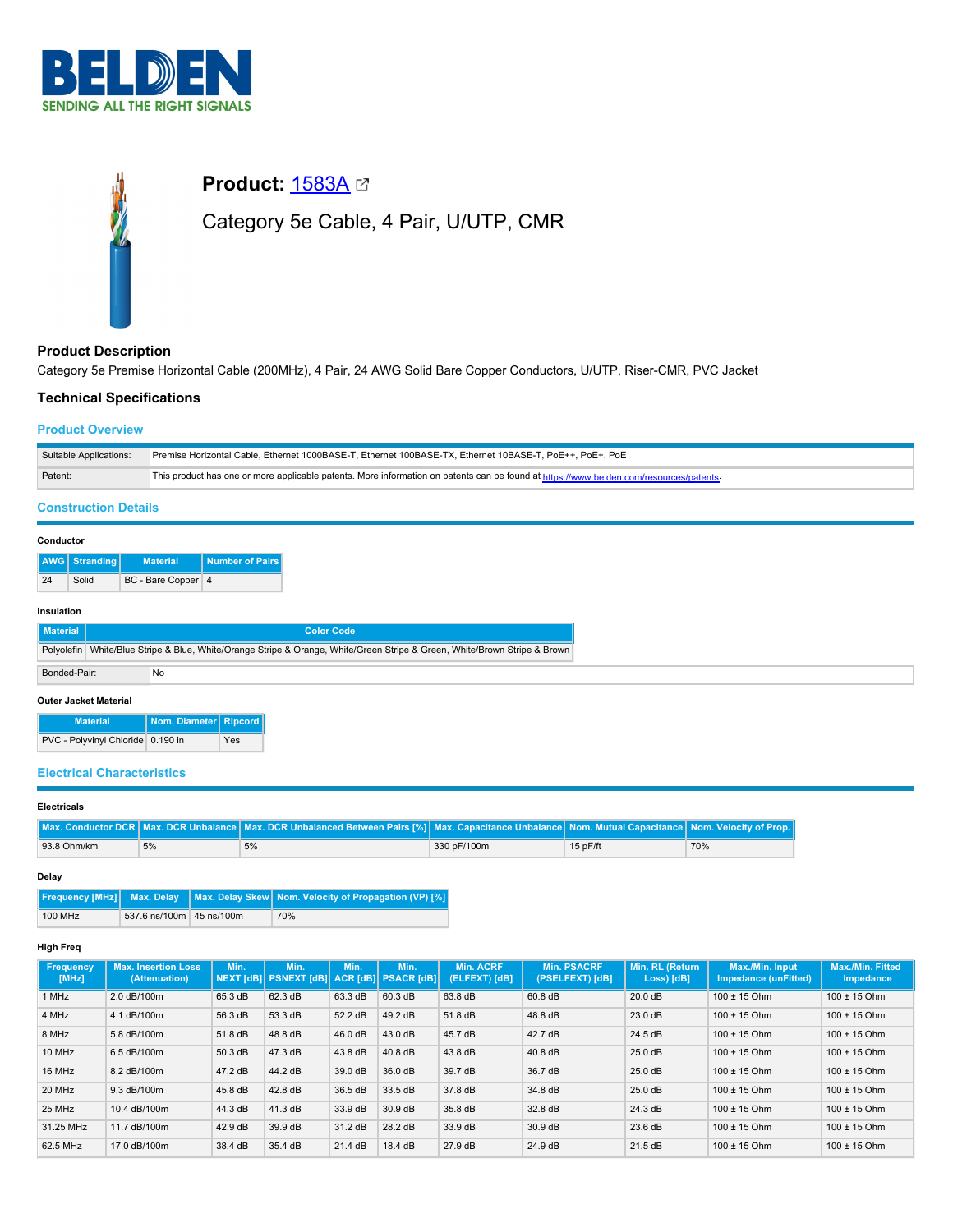| <b>100 MHz</b> | 22.0 dB/100m | 35.3 dB           | 32.3 dB | 13.3 dB | 10.3 dB | 23.8 dB | 20.8 dB | $20.1$ dB | $100 \pm 15$ Ohm | $100 \pm 15$ Ohm |
|----------------|--------------|-------------------|---------|---------|---------|---------|---------|-----------|------------------|------------------|
| <b>155 MHz</b> | 28.1 dB/100m | $32.4 \text{ dB}$ | 29.4 dB | 4.4 dB  | .4 dB   | 20.0 dB | 17.0 dB | 18.8 dB   |                  |                  |
| <b>200 MHz</b> | 32.4 dB/100m | 30.8 dB           | 27.8 dB |         |         | 17.8 dB | 14.8 dB | 18.0 dB   |                  |                  |

# **Voltage**

**UL Voltage Rating**

300 V (CMR)

# **Mechanical Characteristics**

# **Temperature**

| UL Rating      | <b>Operating</b>                               | Installation | <b>Storage</b> |  |
|----------------|------------------------------------------------|--------------|----------------|--|
| $75^{\circ}$ C | -20°C To +75°C   0°C To +50°C   -20°C To +75°C |              |                |  |

### **Bend Radius**

| Stationary Min.   Installation Min. |                   |               |
|-------------------------------------|-------------------|---------------|
| 1.0 <sub>in</sub>                   | 2.0 <sub>in</sub> |               |
| Max, Pull Tension:                  |                   | 25 lbs        |
| <b>Bulk Cable Weight:</b>           |                   | 18 lbs/1000ft |

# **Standards and Compliance**

| Environmental Suitability: Riser, Indoor |                                                                                                                            |
|------------------------------------------|----------------------------------------------------------------------------------------------------------------------------|
| Sustainability:                          | Product Lens™, Environmental Product Declaration (EPD) Available                                                           |
| Flammability / Fire<br>Resistance:       | UL 1666 Riser, FT4, FT4, IEC 60332-1-2                                                                                     |
| NEC / UL Compliance:                     | 800, CMR                                                                                                                   |
| CEC / C(UL)<br>Compliance:               | <b>CMR</b>                                                                                                                 |
| ICEA Compliance:                         | S-90-661-2012                                                                                                              |
| IEEE Compliance:                         | IEEE 802.3bt Type 1, Type 2, Type 3                                                                                        |
| NEMA Compliance:                         | NEMA WC-63.1                                                                                                               |
| Data Category:                           | Category 5e                                                                                                                |
| TIA/EIA Compliance:                      | ANSI/TIA-568.2-D Category 5e                                                                                               |
| <b>CPR Euroclass:</b>                    | Eca                                                                                                                        |
| European Directive<br>Compliance:        | EU CE Mark, EU Directive 2015/863/EU, EU Directive 2011/65/EU (ROHS II), EU Directive 2012/19/EU (WEEE), REACH: 2020-01-16 |
| APAC Compliance:                         | China RoHS II (GB/T 26572-2011)                                                                                            |

# **Part Number**

Plenum Number: 1585A

### **Variants**

| Item#          | Color        | <b>Putup Type</b> | Length           | <b>UPC/EAN</b> |
|----------------|--------------|-------------------|------------------|----------------|
| 1583A 006Z1000 |              |                   |                  | 612825432197   |
| 1583A 006Z1000 |              |                   |                  | 612825432197   |
| 1583A 010Z1000 |              |                   |                  | 612825432272   |
| 1583A 010Z1000 |              |                   |                  | 612825432272   |
| 1583A 0061100  |              |                   |                  |                |
| 1583A 0081003  |              |                   |                  | 612825118039   |
| ND0481 0041000 |              |                   |                  |                |
| 1583A.05305    | <b>Black</b> |                   |                  |                |
| 1583A 0101000  | <b>Black</b> | Reel              | 305 <sub>m</sub> | 612825317661   |
| 1583A 010U1000 | <b>Black</b> | UnReel            | 305 m            | 612825118145   |
| 1583A 0101000  | <b>Black</b> | Reel              | $1.000$ ft       | 612825317661   |
| 1583A 0101000  | <b>Black</b> | Reel              | $1.000$ ft       | 612825317661   |
| 1583A 010U1000 | <b>Black</b> | UnReel            | $1.000$ ft       | 612825118145   |
| 1583A 010U1000 | <b>Black</b> | UnReel            | $1.000$ ft       | 612825118145   |
| 1583A.01305    | Blue         |                   |                  |                |
| 1583A.01U305   | Blue         |                   |                  |                |
| 1583A 0061000  | Blue         | Reel              | $1,000$ ft       | 612825117940   |
| 1583A 0061000  | Blue         | Reel              | $1,000$ ft       | 612825117940   |
| 1583A 006U1000 | Blue         | UnReel            | $1.000$ ft       | 612825117926   |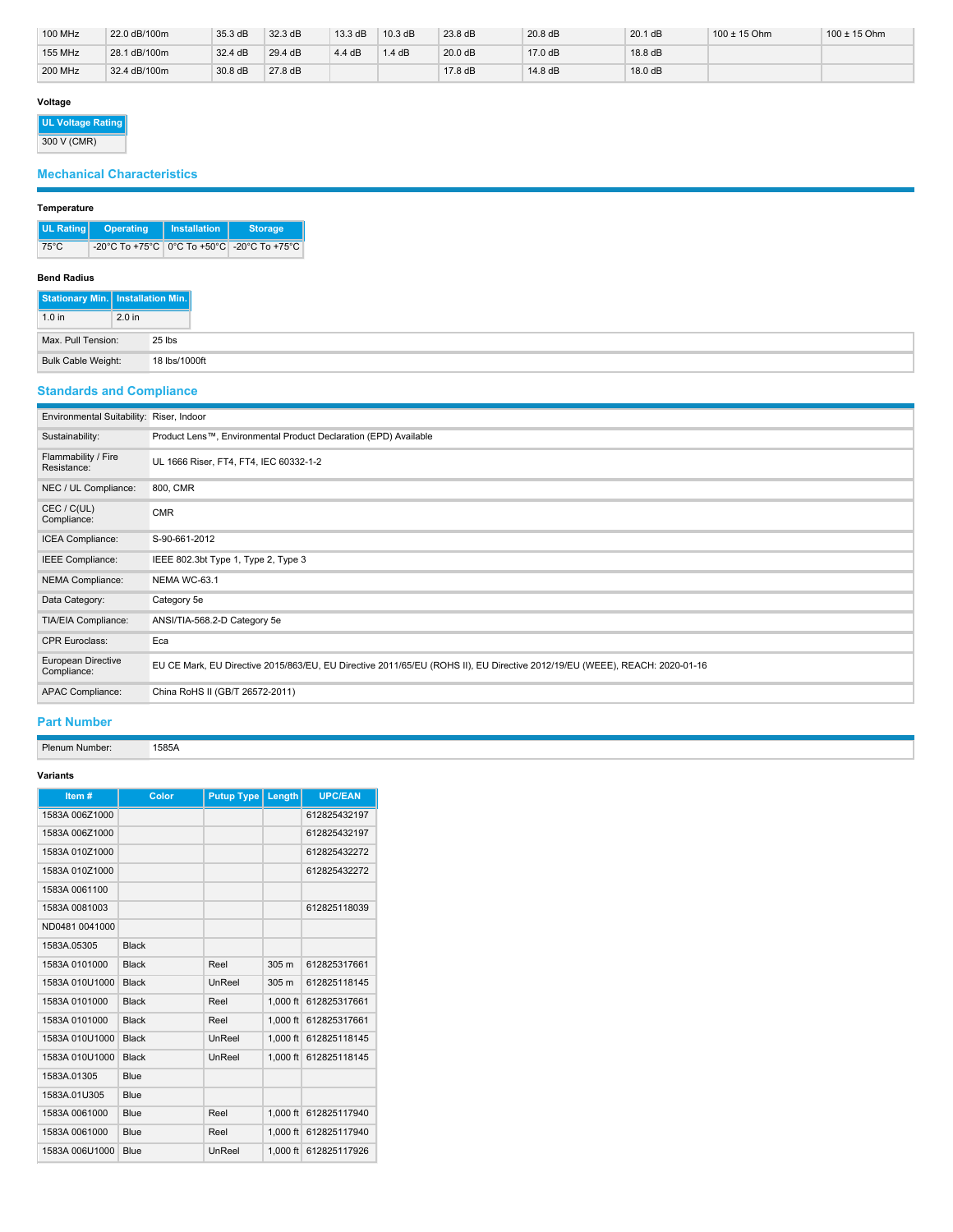| 1583A 006U1000 | Blue             | UnReel | $1,000$ ft | 612825117926          |
|----------------|------------------|--------|------------|-----------------------|
| 1583A 006U1000 | Blue             | Unreel | $1,000$ ft |                       |
| 1583A 0061640  | Blue             | Reel   | $1.640$ ft | 612825117964          |
|                |                  |        |            |                       |
| 1583A 0061640  | Blue             | Reel   | $1,640$ ft | 612825117964          |
| 1583A 0063000  | Blue             | Reel   | 3.000 ft   | 612825117988          |
| 1583A 0063000  | Blue             | Reel   | $3,000$ ft | 612825117988          |
| 1583A 0061000  | Blue, Light      | Reel   | 305 m      | 612825117940          |
| 1583A 006U1000 | Blue, Light      | UnReel | 305 m      | 612825117926          |
| 1583A 0061640  | Blue, Light      | Reel   | 500 m      | 612825117964          |
| 1583A 0063000  | Blue, Light      | Reel   | 914 m      | 612825117988          |
| 1583A 0081000  | Gray             | Reel   | 305 m      | 612825118022          |
| 1583A 008U1000 | Gray             | UnReel | 305 m      | 612825118008          |
| 1583A 0081640  | Gray             | Reel   | 500 m      | 612825118046          |
|                |                  |        |            |                       |
| 1583A 0083000  | Gray             | Reel   | 914 m      | 612825118060          |
| 1583A 0081000  | Gray             | Reel   | $1,000$ ft | 612825118022          |
| 1583A 0081000  | Gray             | Reel   | $1,000$ ft | 612825118022          |
| 1583A 008U1000 | Gray             | UnReel | $1.000$ ft | 612825118008          |
| 1583A 008U1000 | Gray             | UnReel | $1,000$ ft | 612825118008          |
| 1583A 0081640  | Gray             | Reel   | 1,640 ft   | 612825118046          |
| 1583A 0081640  | Gray             | Reel   | $1,640$ ft | 612825118046          |
| 1583A 0083000  | Gray             | Reel   | $3,000$ ft | 612825118060          |
| 1583A 0083000  | Gray             | Reel   | $3,000$ ft | 612825118060          |
| 1583A.00305    | Gray, Dark Pearl | Reel   | 305 m      | 8719605001900         |
| 1583A.00U305   | Gray, Dark Pearl | UnReel | 305 m      | 8719605001917         |
| 1583A.03305    | Green            |        |            |                       |
|                |                  |        |            |                       |
| 1583A.03U305   | Green            |        |            |                       |
| 1583A 0051000  | Green            | Reel   | 1,000 ft   | 612825117902          |
| 1583A 0051000  | Green            | Reel   | $1,000$ ft | 612825117902          |
| 1583A 005U1000 | Green            | UnReel | $1,000$ ft | 612825317654          |
| 1583A 005U1000 | Green            | UnReel | $1,000$ ft | 612825317654          |
| 1583A 005U1000 | Green            | Unreel | $1,000$ ft |                       |
| 1583A 0051000  | Green, Dark      | Reel   | 305 m      | 612825117902          |
| 1583A 005U1000 | Green, Dark      | UnReel | 305 m      | 612825317654          |
| 1583A 008U1000 | Grey             | Unreel | $1,000$ ft |                       |
| 1583A 0031000  | Orange           | Reel   | 305 m      | 612825117834          |
| 1583A 003U1000 | Orange           | UnReel | 305 m      | 612825117810          |
| 1583A 0031000  | Orange           | Reel   | $1.000$ ft | 612825117834          |
| 1583A 0031000  | Orange           | Reel   |            | 1,000 ft 612825117834 |
|                |                  |        |            |                       |
| 1583A 003U1000 | Orange           | UnReel |            | 1,000 ft 612825117810 |
| 1583A 003U1000 | Orange           | UnReel |            | 1,000 ft 612825117810 |
| 1583A.02305    | Orange, RAL 2003 |        |            |                       |
| 1583A.06305    | Pink             |        |            |                       |
| 1583A 0121000  | Pink             | Reel   | 305 m      | 612825118176          |
| 1583A 012U1000 | Pink             | UnReel | 305 m      | 612825118152          |
| 1583A 0121000  | Pink             | Reel   |            | 1,000 ft 612825118176 |
| 1583A 0121000  | Pink             | Reel   |            | 1,000 ft 612825118176 |
| 1583A 012U1000 | Pink             | UnReel |            | 1,000 ft 612825118152 |
| 1583A 012U1000 | Pink             | UnReel | $1,000$ ft | 612825118152          |
| 1583A 0021000  | Red              | Reel   | 305 m      | 612825317647          |
| 1583A 002U1000 | Red              | UnReel | 305 m      | 612825117780          |
| 1583A 0021000  |                  | Reel   |            | 1,000 ft 612825317647 |
|                | Red              |        |            |                       |
| 1583A 002U1000 | Red              | UnReel |            | 1,000 ft 612825117780 |
| 1583A 002U1000 | Red              | UnReel |            | 1,000 ft 612825117780 |
| 1583A 0021000  | Red              | Reel   | $1,000$ ft | 612825317647          |
| 1583A 002U1000 | Red              | Unreel | $1,000$ ft |                       |
| 1583A.07305    | Red, RAL 3000    |        |            |                       |
| 1583A.07U305   | Red, RAL 3000    |        |            |                       |
| 1583A.04305    | White            |        |            |                       |
| 1583A 0091000  | White            | Reel   | 305 m      | 612825118107          |
| 1583A 009U1000 | White            | UnReel | 305 m      | 612825118084          |
| 1583A 0093000  | White            | Reel   | 914 m      | 612825118121          |
|                |                  |        |            |                       |